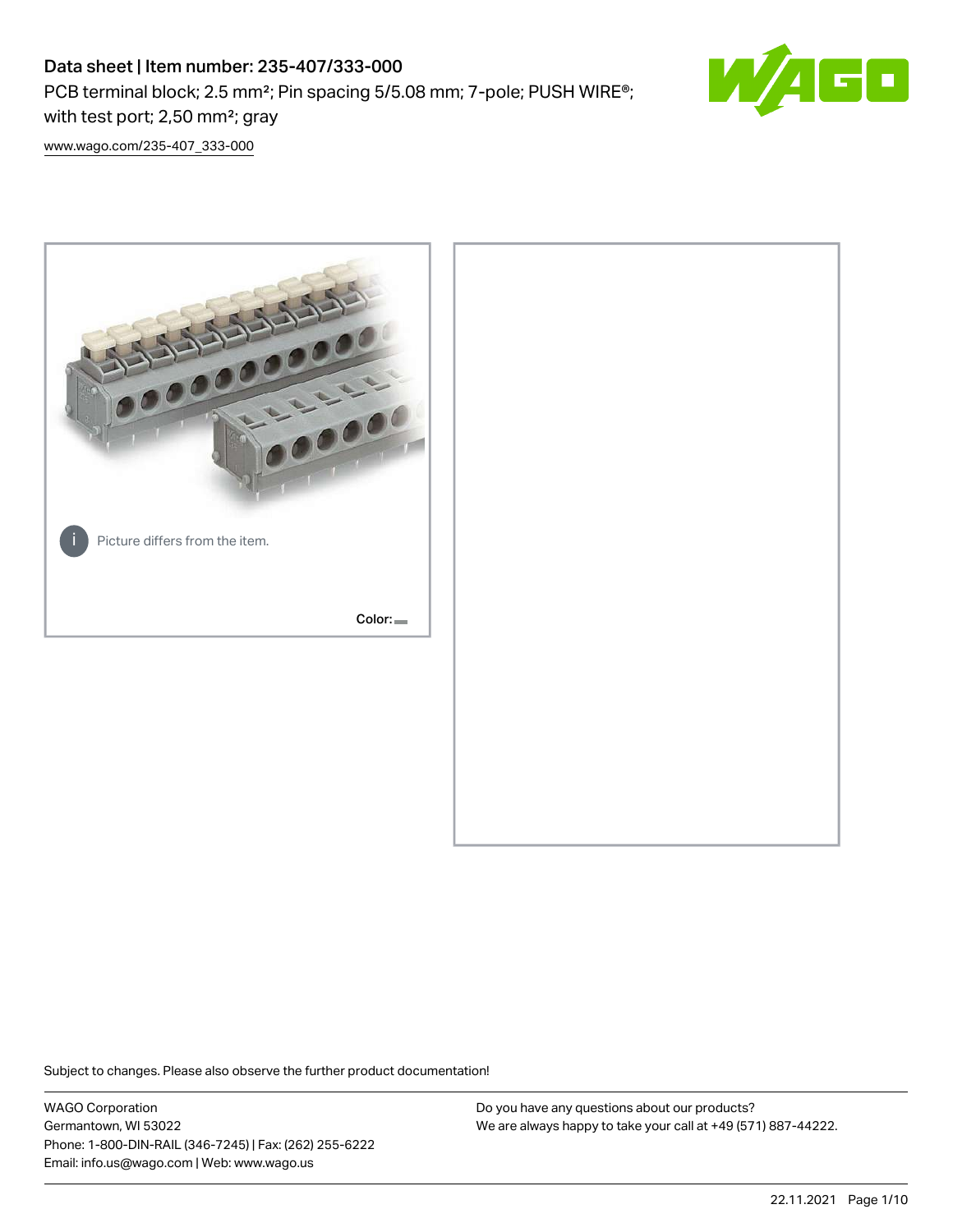

Dimensions in mm

 $L =$  (pole no. x pin spacing) + 1.5 mm

#### Item description

- $\blacksquare$  Low-profile PCB terminal strips with PUSH WIRE<sup>®</sup> connection for custom terminal strip assemblies
- **Push-in termination for solid conductors**
- $\blacksquare$ Double solder pins for high mechanical stability
- $\blacksquare$ Conductor removal via screwdriver (2.5mm x 0.4mm)
- $\blacksquare$ Set to metric or inch pin spacing by compressing terminal strips or pulling them apart

Subject to changes. Please also observe the further product documentation!

WAGO Corporation Germantown, WI 53022 Phone: 1-800-DIN-RAIL (346-7245) | Fax: (262) 255-6222 Email: info.us@wago.com | Web: www.wago.us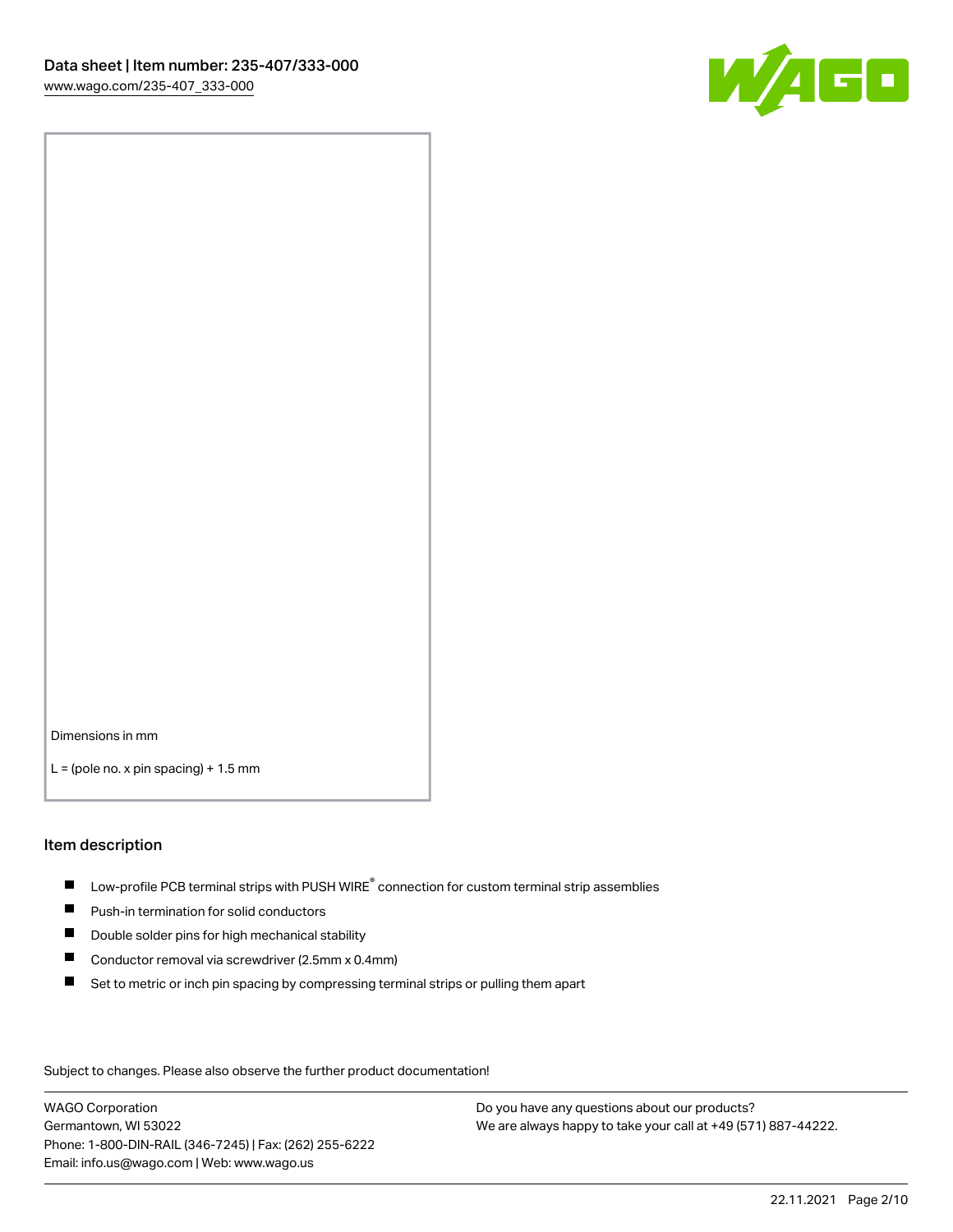

# Data

# Notes

| Other pole numbers                                           |
|--------------------------------------------------------------|
| Other colors                                                 |
| Terminal strips with 7.5/7.62 mm and 10/10.16 mm pin spacing |
| Mixed-color PCB connector strips                             |
| Direct marking                                               |
|                                                              |

## Electrical data

### IEC Approvals

| Ratings per                 | IEC/EN 60664-1                                            |
|-----------------------------|-----------------------------------------------------------|
| Rated voltage (III / 3)     | 250 V                                                     |
| Rated surge voltage (III/3) | 4 <sub>k</sub> V                                          |
| Rated voltage (III/2)       | 320 V                                                     |
| Rated surge voltage (III/2) | 4 <sub>k</sub> V                                          |
| Nominal voltage (II/2)      | 630 V                                                     |
| Rated surge voltage (II/2)  | 4 <sub>k</sub> V                                          |
| Rated current               | 17.5A                                                     |
| Legend (ratings)            | (III / 2) ≙ Overvoltage category III / Pollution degree 2 |

# UL Approvals

| Approvals per                  | UL 1059 |
|--------------------------------|---------|
| Rated voltage UL (Use Group B) | 300 V   |
| Rated current UL (Use Group B) | 10 A    |
| Rated voltage UL (Use Group D) | 300 V   |
| Rated current UL (Use Group D) | 10 A    |

### CSA Approvals

| Rated voltage CSA (Use Group B) | 300 V |
|---------------------------------|-------|
| Rated current CSA (Use Group B) |       |

### Connection data

| Total number of connection points |  |
|-----------------------------------|--|
| Total number of potentials        |  |

Subject to changes. Please also observe the further product documentation!

| <b>WAGO Corporation</b>                                | Do you have any questions about our products?                 |
|--------------------------------------------------------|---------------------------------------------------------------|
| Germantown, WI 53022                                   | We are always happy to take your call at +49 (571) 887-44222. |
| Phone: 1-800-DIN-RAIL (346-7245)   Fax: (262) 255-6222 |                                                               |
| Email: info.us@wago.com   Web: www.wago.us             |                                                               |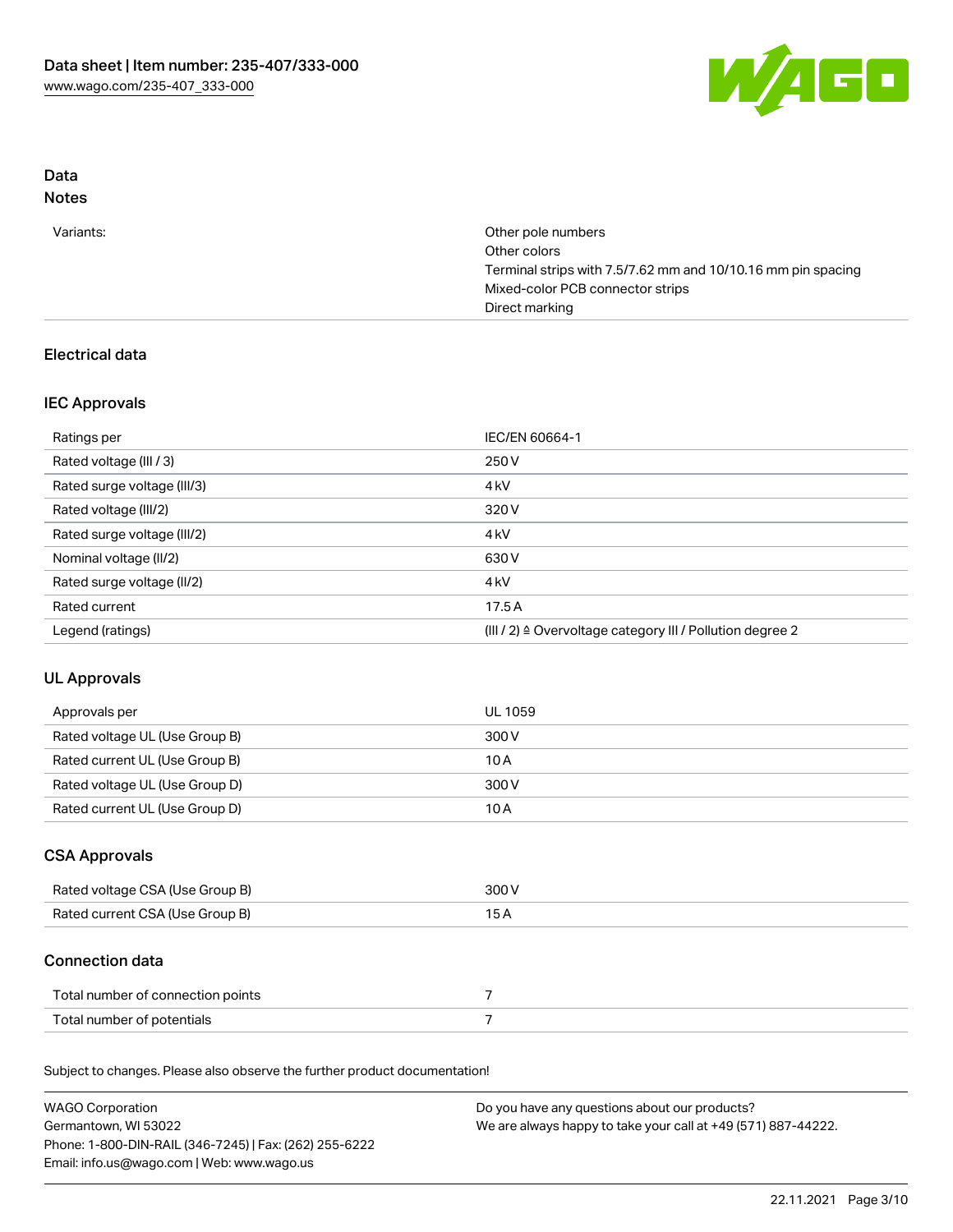[www.wago.com/235-407\\_333-000](http://www.wago.com/235-407_333-000)



| Number of connection types |  |
|----------------------------|--|
| Number of levels           |  |

#### Connection 1

#### Connection technology **PUSH WIRE®**

|                                                   | <b>PUSH WIRE</b>                       |
|---------------------------------------------------|----------------------------------------|
| Actuation type                                    | Operating tool                         |
| Solid conductor                                   | $0.5$ 2.5 mm <sup>2</sup> / 20  14 AWG |
| Fine-stranded conductor; with insulated ferrule   | $0.251.5$ mm <sup>2</sup>              |
| Fine-stranded conductor; with uninsulated ferrule | $0.251.5$ mm <sup>2</sup>              |
| Strip length                                      | $910$ mm / 0.35  0.39 inch             |
| Conductor connection direction to PCB             | 0°                                     |
| Number of poles                                   |                                        |
|                                                   |                                        |

# Physical data

| Pin spacing                          | 5/5.08 mm / 0.197/0.2 inch |
|--------------------------------------|----------------------------|
| Width                                | 36.5 mm / 1.437 inch       |
| Height                               | 12.8 mm / 0.504 inch       |
| Height from the surface              | 9.2 mm / 0.362 inch        |
| Depth                                | 12.5 mm / 0.492 inch       |
| Solder pin length                    | $3.6 \,\mathrm{mm}$        |
| Solder pin dimensions                | $0.8 \times 0.4$ mm        |
| Drilled hole diameter with tolerance | 1 <sup>(+0.1)</sup> mm     |

### PCB contact

| PCB Contact                         | тнт                                      |
|-------------------------------------|------------------------------------------|
| Solder pin arrangement              | over the entire terminal strip (in-line) |
| Number of solder pins per potential |                                          |

### Material data

| Color                       | gray                                    |
|-----------------------------|-----------------------------------------|
| Material group              |                                         |
| Insulation material         | Polyamide (PA66)                        |
| Flammability class per UL94 | V0                                      |
| Clamping spring material    | Chrome nickel spring steel (CrNi)       |
| Contact material            | Electrolytic copper ( $E_{\text{Cl}}$ ) |

Subject to changes. Please also observe the further product documentation!

| <b>WAGO Corporation</b>                                | Do you have any questions about our products?                 |
|--------------------------------------------------------|---------------------------------------------------------------|
| Germantown, WI 53022                                   | We are always happy to take your call at +49 (571) 887-44222. |
| Phone: 1-800-DIN-RAIL (346-7245)   Fax: (262) 255-6222 |                                                               |
| Email: info.us@wago.com   Web: www.wago.us             |                                                               |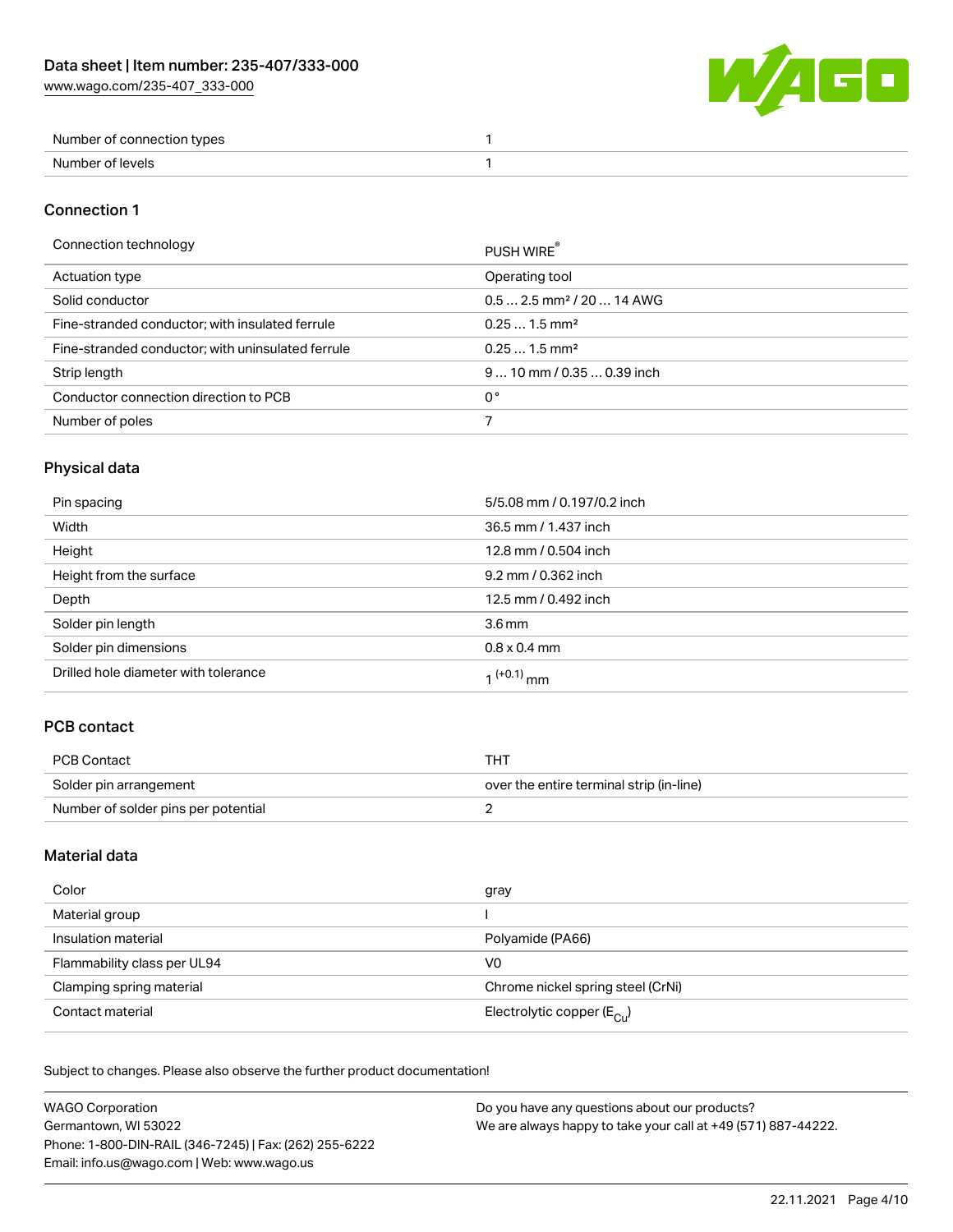[www.wago.com/235-407\\_333-000](http://www.wago.com/235-407_333-000)



| Contact plating | tin-plated       |
|-----------------|------------------|
| Fire load       | 0.081 MJ         |
| Weight          | 4.9 <sub>q</sub> |

#### Environmental requirements

Limit temperature range  $-60... +105$  °C

### Commercial data

| Product Group         | 4 (Printed Circuit) |
|-----------------------|---------------------|
| PU (SPU)              | 120 (30) Stück      |
| Packaging type        | box                 |
| Country of origin     | <b>CH</b>           |
| <b>GTIN</b>           | 4044918830270       |
| Customs tariff number | 85369010000         |

#### Approvals / Certificates

#### UL-Approvals

773

|                |                               |                                 | Certificate |
|----------------|-------------------------------|---------------------------------|-------------|
| Logo           | Approval                      | <b>Additional Approval Text</b> | name        |
|                | UL                            | $\overline{\phantom{0}}$        | E45172      |
| $\blacksquare$ | UL International Germany GmbH |                                 |             |

#### Optional accessories

Email: info.us@wago.com | Web: www.wago.us

| <b>Ferrules</b>         |                                                                                                                        |                                               |                                                               |  |
|-------------------------|------------------------------------------------------------------------------------------------------------------------|-----------------------------------------------|---------------------------------------------------------------|--|
| Ferrule                 |                                                                                                                        |                                               |                                                               |  |
|                         | Item no.: 216-101<br>Ferrule; Sleeve for 0.5 mm <sup>2</sup> / AWG 22; uninsulated; electro-tin plated; silver-colored |                                               | www.wago.com/216-101                                          |  |
|                         | Item no.: 216-104                                                                                                      |                                               | www.wago.com/216-104                                          |  |
|                         | Ferrule; Sleeve for 1.5 mm <sup>2</sup> / AWG 16; uninsulated; electro-tin plated; silver-colored                      |                                               |                                                               |  |
|                         | Item no.: 216-106                                                                                                      |                                               |                                                               |  |
|                         | Ferrule; Sleeve for 2.5 mm <sup>2</sup> / AWG 14; uninsulated; electro-tin plated; silver-colored                      |                                               | www.wago.com/216-106                                          |  |
|                         | Item no.: 216-107                                                                                                      |                                               |                                                               |  |
|                         | Ferrule; Sleeve for 4 mm <sup>2</sup> / AWG 12; uninsulated; electro-tin plated                                        |                                               | www.wago.com/216-107                                          |  |
|                         | Item no.: 216-108                                                                                                      |                                               |                                                               |  |
|                         | Ferrule; Sleeve for 6 mm <sup>2</sup> / AWG 10; uninsulated; electro-tin plated; silver-colored                        |                                               | www.wago.com/216-108                                          |  |
|                         | Subject to changes. Please also observe the further product documentation!                                             |                                               |                                                               |  |
| <b>WAGO Corporation</b> |                                                                                                                        | Do you have any questions about our products? |                                                               |  |
| Germantown, WI 53022    |                                                                                                                        |                                               | We are always happy to take your call at +49 (571) 887-44222. |  |
|                         | Phone: 1-800-DIN-RAIL (346-7245)   Fax: (262) 255-6222                                                                 |                                               |                                                               |  |

22.11.2021 Page 5/10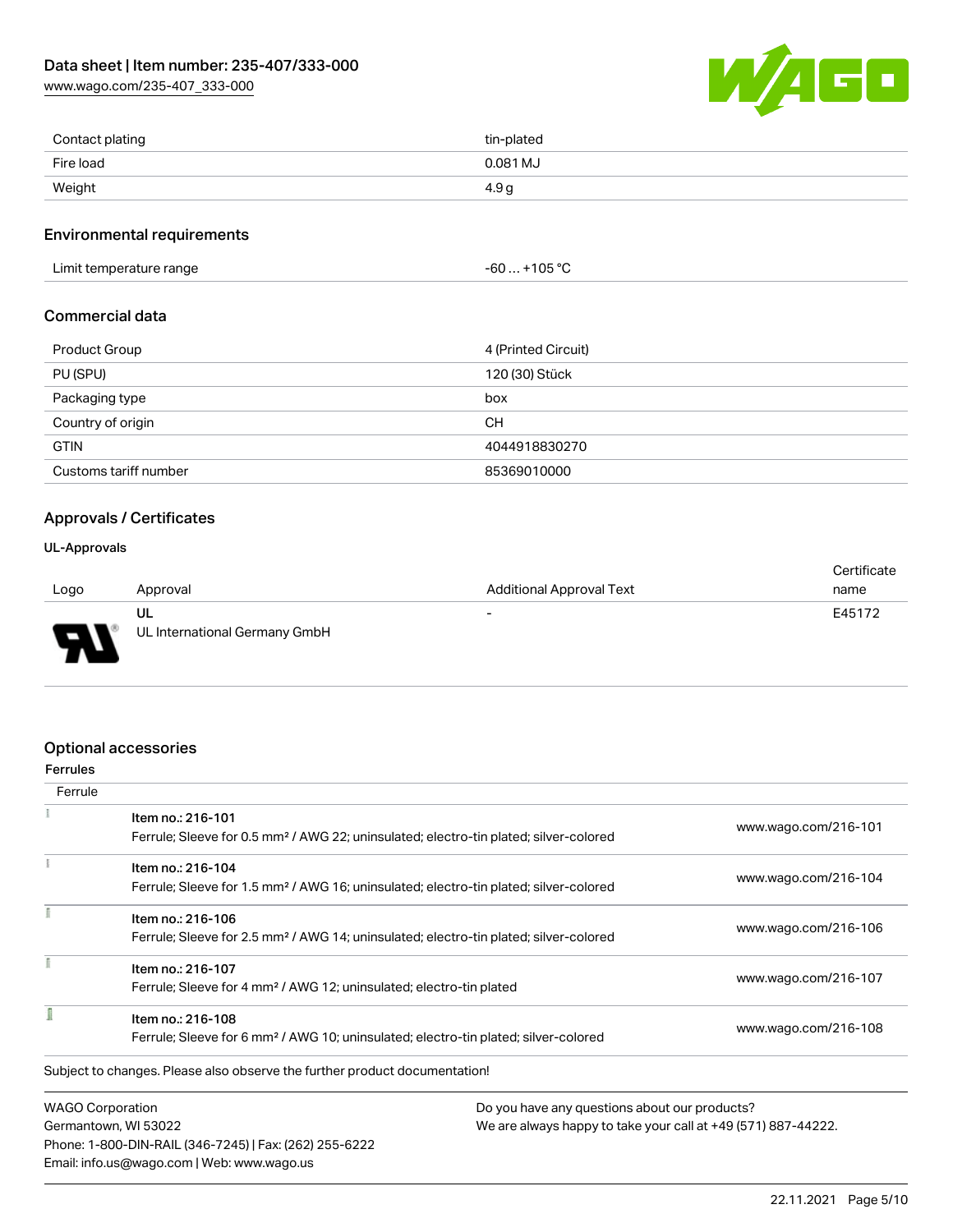Phone: 1-800-DIN-RAIL (346-7245) | Fax: (262) 255-6222

Email: info.us@wago.com | Web: www.wago.us

[www.wago.com/235-407\\_333-000](http://www.wago.com/235-407_333-000)

÷,



| ı | Item no.: 216-109<br>Ferrule; Sleeve for 10 mm <sup>2</sup> / AWG 8; uninsulated; electro-tin plated                                                                               |                                                                                                                | www.wago.com/216-109 |
|---|------------------------------------------------------------------------------------------------------------------------------------------------------------------------------------|----------------------------------------------------------------------------------------------------------------|----------------------|
|   | Item no.: 216-102<br>Ferrule; Sleeve for 0.75 mm <sup>2</sup> / AWG 20; uninsulated; electro-tin plated; silver-colored                                                            |                                                                                                                | www.wago.com/216-102 |
|   | Item no.: 216-103<br>Ferrule; Sleeve for 1 mm <sup>2</sup> / AWG 18; uninsulated; electro-tin plated                                                                               |                                                                                                                | www.wago.com/216-103 |
| Ω | Item no.: 216-110<br>Ferrule; Sleeve for 16 mm <sup>2</sup> / AWG 6; uninsulated; electro-tin plated; metallic brown                                                               |                                                                                                                | www.wago.com/216-110 |
|   | Item no.: 216-123<br>Ferrule; Sleeve for 1 mm <sup>2</sup> / AWG 18; uninsulated; electro-tin plated; silver-colored                                                               |                                                                                                                | www.wago.com/216-123 |
|   | Item no.: 216-122<br>Ferrule; Sleeve for 0.75 mm <sup>2</sup> / AWG 20; uninsulated; electro-tin plated; silver-colored                                                            |                                                                                                                | www.wago.com/216-122 |
|   | Item no.: 216-124<br>Ferrule; Sleeve for 1.5 mm <sup>2</sup> / AWG 16; uninsulated; electro-tin plated                                                                             |                                                                                                                | www.wago.com/216-124 |
|   | Item no.: 216-142<br>Ferrule; Sleeve for 0.75 mm <sup>2</sup> / 18 AWG; uninsulated; electro-tin plated; electrolytic copper; gastight<br>crimped; acc. to DIN 46228, Part 1/08.92 |                                                                                                                | www.wago.com/216-142 |
|   | Item no.: 216-132<br>Ferrule; Sleeve for 0.34 mm <sup>2</sup> / AWG 24; uninsulated; electro-tin plated                                                                            |                                                                                                                | www.wago.com/216-132 |
|   | Item no.: 216-121<br>Ferrule; Sleeve for 0.5 mm <sup>2</sup> / AWG 22; uninsulated; electro-tin plated; silver-colored                                                             |                                                                                                                | www.wago.com/216-121 |
|   | Item no.: 216-143<br>Ferrule; Sleeve for 1 mm <sup>2</sup> / AWG 18; uninsulated; electro-tin plated; electrolytic copper; gastight<br>crimped; acc. to DIN 46228, Part 1/08.92    |                                                                                                                | www.wago.com/216-143 |
|   | Item no.: 216-131<br>Ferrule; Sleeve for 0.25 mm <sup>2</sup> / AWG 24; uninsulated; electro-tin plated; silver-colored                                                            |                                                                                                                | www.wago.com/216-131 |
|   | Item no.: 216-141<br>Ferrule; Sleeve for 0.5 mm <sup>2</sup> / 20 AWG; uninsulated; electro-tin plated; electrolytic copper; gastight<br>crimped; acc. to DIN 46228, Part 1/08.92  |                                                                                                                | www.wago.com/216-141 |
|   | Item no.: 216-152<br>Ferrule; Sleeve for 0.34 mm <sup>2</sup> / AWG 24; uninsulated; electro-tin plated                                                                            |                                                                                                                | www.wago.com/216-152 |
|   | Item no.: 216-203<br>Ferrule; Sleeve for 1 mm <sup>2</sup> / AWG 18; insulated; electro-tin plated; red                                                                            |                                                                                                                | www.wago.com/216-203 |
|   | Item no.: 216-206<br>Ferrule; Sleeve for 2.5 mm <sup>2</sup> / AWG 14; insulated; electro-tin plated; blue                                                                         |                                                                                                                | www.wago.com/216-206 |
|   | Item no.: 216-207<br>Ferrule; Sleeve for 4 mm <sup>2</sup> / AWG 12; insulated; electro-tin plated; gray                                                                           |                                                                                                                | www.wago.com/216-207 |
|   | Item no.: 216-202<br>Ferrule; Sleeve for 0.75 mm <sup>2</sup> / 18 AWG; insulated; electro-tin plated; gray                                                                        |                                                                                                                | www.wago.com/216-202 |
|   | Subject to changes. Please also observe the further product documentation!                                                                                                         |                                                                                                                |                      |
|   | <b>WAGO Corporation</b><br>Germantown, WI 53022                                                                                                                                    | Do you have any questions about our products?<br>We are always happy to take your call at +49 (571) 887-44222. |                      |

22.11.2021 Page 6/10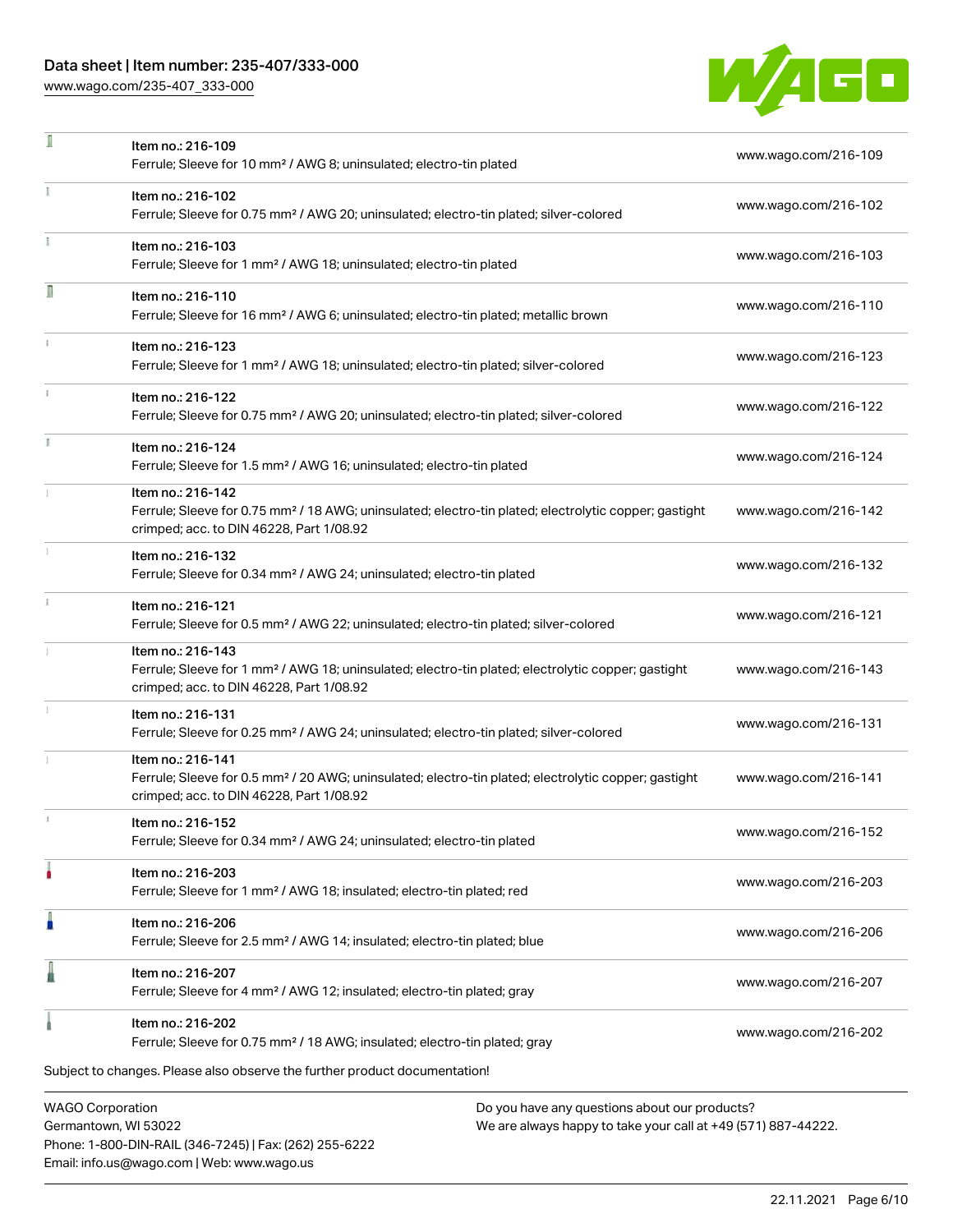[www.wago.com/235-407\\_333-000](http://www.wago.com/235-407_333-000)

Email: info.us@wago.com | Web: www.wago.us



|                                                 | Item no.: 216-151<br>Ferrule; Sleeve for 0.25 mm <sup>2</sup> / AWG 24; uninsulated; electro-tin plated                                                                                                    |                                                                                                                | www.wago.com/216-151 |
|-------------------------------------------------|------------------------------------------------------------------------------------------------------------------------------------------------------------------------------------------------------------|----------------------------------------------------------------------------------------------------------------|----------------------|
| A                                               | Item no.: 216-204<br>Ferrule; Sleeve for 1.5 mm <sup>2</sup> / AWG 16; insulated; electro-tin plated; black                                                                                                |                                                                                                                | www.wago.com/216-204 |
|                                                 | Item no.: 216-209<br>Ferrule; Sleeve for 10 mm <sup>2</sup> / AWG 8; insulated; electro-tin plated; red                                                                                                    |                                                                                                                | www.wago.com/216-209 |
|                                                 | Item no.: 216-205<br>Ferrule; Sleeve for 2.08 mm <sup>2</sup> / AWG 14; insulated; electro-tin plated; yellow                                                                                              |                                                                                                                | www.wago.com/216-205 |
|                                                 | Item no.: 216-144<br>Ferrule; Sleeve for 1.5 mm <sup>2</sup> / AWG 16; uninsulated; electro-tin plated; electrolytic copper; gastight<br>crimped; acc. to DIN 46228, Part 1/08.92; silver-colored          |                                                                                                                | www.wago.com/216-144 |
|                                                 | Item no.: 216-208<br>Ferrule; Sleeve for 6 mm <sup>2</sup> / AWG 10; insulated; electro-tin plated; electrolytic copper; gastight crimped; www.wago.com/216-208<br>acc. to DIN 46228, Part 4/09.90; yellow |                                                                                                                |                      |
|                                                 | Item no.: 216-201<br>Ferrule; Sleeve for 0.5 mm <sup>2</sup> / 20 AWG; insulated; electro-tin plated; white                                                                                                |                                                                                                                | www.wago.com/216-201 |
|                                                 | Item no.: 216-223<br>Ferrule; Sleeve for 1 mm <sup>2</sup> / AWG 18; insulated; electro-tin plated; red                                                                                                    |                                                                                                                | www.wago.com/216-223 |
|                                                 | Item no.: 216-210<br>Ferrule; Sleeve for 16 mm <sup>2</sup> / AWG 6; insulated; electro-tin plated; electrolytic copper; gastight crimped; www.wago.com/216-210<br>acc. to DIN 46228, Part 4/09.90; blue   |                                                                                                                |                      |
|                                                 | Item no.: 216-241<br>Ferrule; Sleeve for 0.5 mm <sup>2</sup> / 20 AWG; insulated; electro-tin plated; electrolytic copper; gastight<br>crimped; acc. to DIN 46228, Part 4/09.90; white                     |                                                                                                                | www.wago.com/216-241 |
|                                                 | Item no.: 216-242<br>Ferrule; Sleeve for 0.75 mm <sup>2</sup> / 18 AWG; insulated; electro-tin plated; electrolytic copper; gastight<br>crimped; acc. to DIN 46228, Part 4/09.90; gray                     |                                                                                                                | www.wago.com/216-242 |
|                                                 | Item no.: 216-222<br>Ferrule; Sleeve for 0.75 mm <sup>2</sup> / 18 AWG; insulated; electro-tin plated; gray                                                                                                |                                                                                                                | www.wago.com/216-222 |
|                                                 | Item no.: 216-221<br>Ferrule; Sleeve for 0.5 mm <sup>2</sup> / 20 AWG; insulated; electro-tin plated; white                                                                                                |                                                                                                                | www.wago.com/216-221 |
|                                                 | Item no.: 216-224<br>Ferrule; Sleeve for 1.5 mm <sup>2</sup> / AWG 16; insulated; electro-tin plated; black                                                                                                |                                                                                                                | www.wago.com/216-224 |
|                                                 | Item no.: 216-243<br>Ferrule; Sleeve for 1 mm <sup>2</sup> / AWG 18; insulated; electro-tin plated; electrolytic copper; gastight crimped; www.wago.com/216-243<br>acc. to DIN 46228, Part 4/09.90; red    |                                                                                                                |                      |
| 1                                               | Item no.: 216-244<br>Ferrule; Sleeve for 1.5 mm <sup>2</sup> / AWG 16; insulated; electro-tin plated; electrolytic copper; gastight<br>crimped; acc. to DIN 46228, Part 4/09.90; black                     |                                                                                                                | www.wago.com/216-244 |
|                                                 | Item no.: 216-263<br>Ferrule; Sleeve for 1 mm <sup>2</sup> / AWG 18; insulated; electro-tin plated; electrolytic copper; gastight crimped; www.wago.com/216-263<br>acc. to DIN 46228, Part 4/09.90; red    |                                                                                                                |                      |
|                                                 | Subject to changes. Please also observe the further product documentation!                                                                                                                                 |                                                                                                                |                      |
| <b>WAGO Corporation</b><br>Germantown, WI 53022 | Phone: 1-800-DIN-RAIL (346-7245)   Fax: (262) 255-6222                                                                                                                                                     | Do you have any questions about our products?<br>We are always happy to take your call at +49 (571) 887-44222. |                      |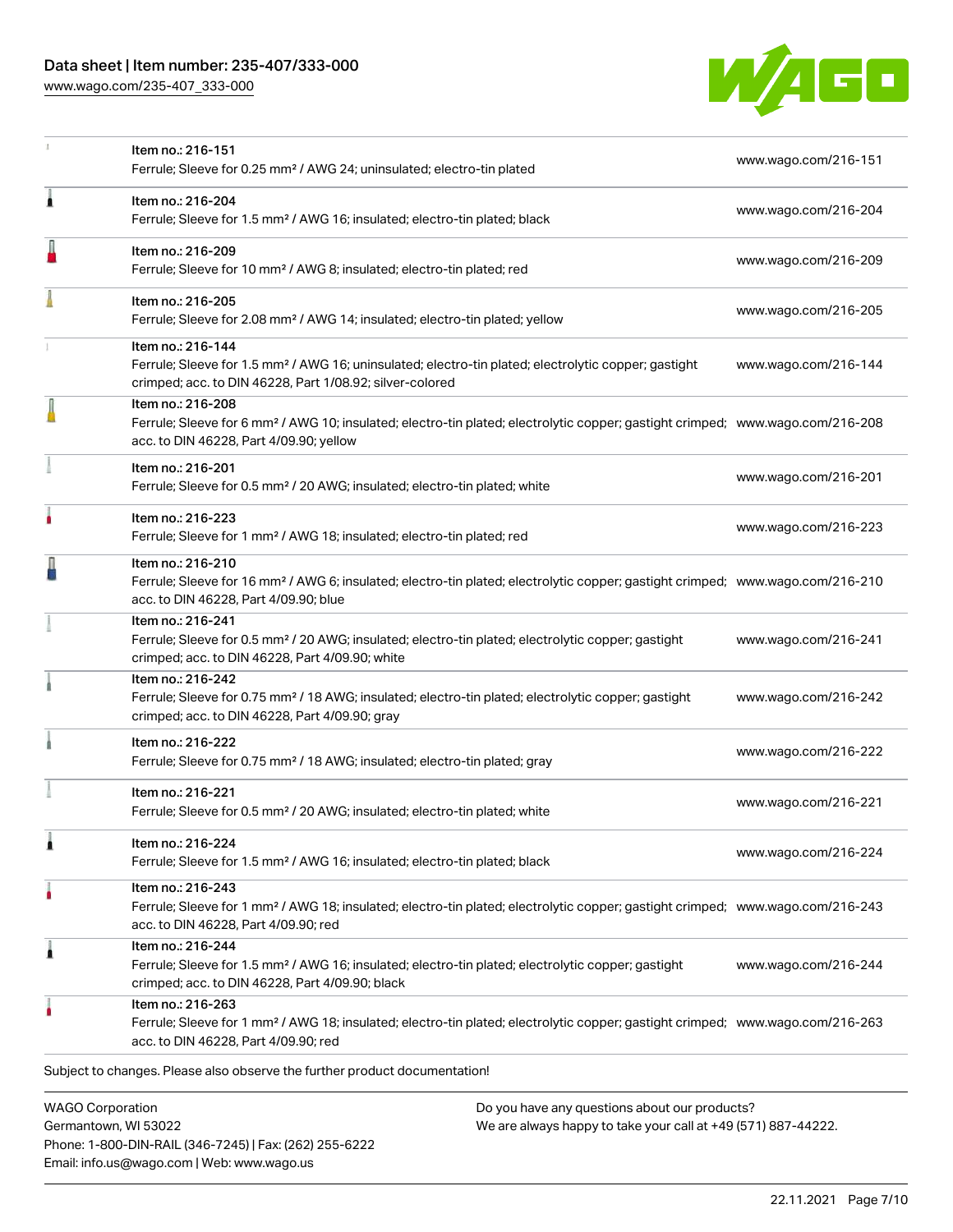[www.wago.com/235-407\\_333-000](http://www.wago.com/235-407_333-000)



|                                                                | Item no.: 216-246<br>Ferrule; Sleeve for 2.5 mm <sup>2</sup> / AWG 14; insulated; electro-tin plated; electrolytic copper; gastight<br>crimped; acc. to DIN 46228, Part 4/09.90; blue                      | www.wago.com/216-246 |          |
|----------------------------------------------------------------|------------------------------------------------------------------------------------------------------------------------------------------------------------------------------------------------------------|----------------------|----------|
| Ä                                                              | Item no.: 216-266<br>Ferrule; Sleeve for 2.5 mm <sup>2</sup> / AWG 14; insulated; electro-tin plated; electrolytic copper; gastight<br>crimped; acc. to DIN 46228, Part 4/09.90; blue                      | www.wago.com/216-266 |          |
| 1                                                              | Item no.: 216-264<br>Ferrule; Sleeve for 1.5 mm <sup>2</sup> / AWG 16; insulated; electro-tin plated; electrolytic copper; gastight<br>crimped; acc. to DIN 46228, Part 4/09.90; black                     | www.wago.com/216-264 |          |
| 1                                                              | Item no.: 216-284<br>Ferrule; Sleeve for 1.5 mm <sup>2</sup> / AWG 16; insulated; electro-tin plated; electrolytic copper; gastight<br>crimped; acc. to DIN 46228, Part 4/09.90; black                     | www.wago.com/216-284 |          |
| ä                                                              | Item no.: 216-286<br>Ferrule; Sleeve for 2.5 mm <sup>2</sup> / AWG 14; insulated; electro-tin plated; electrolytic copper; gastight<br>crimped; acc. to DIN 46228, Part 4/09.90; blue                      | www.wago.com/216-286 |          |
|                                                                | Item no.: 216-287<br>Ferrule; Sleeve for 4 mm <sup>2</sup> / AWG 12; insulated; electro-tin plated; electrolytic copper; gastight crimped; www.wago.com/216-287<br>acc. to DIN 46228, Part 4/09.90; gray   |                      |          |
|                                                                | Item no.: 216-262<br>Ferrule; Sleeve for 0.75 mm <sup>2</sup> / 18 AWG; insulated; electro-tin plated; electrolytic copper; gastight<br>crimped; acc. to DIN 46228, Part 4/09.90; gray                     | www.wago.com/216-262 |          |
|                                                                | Item no.: 216-288<br>Ferrule; Sleeve for 6 mm <sup>2</sup> / AWG 10; insulated; electro-tin plated; electrolytic copper; gastight crimped; www.wago.com/216-288<br>acc. to DIN 46228, Part 4/09.90; yellow |                      |          |
|                                                                | Item no.: 216-289<br>Ferrule; Sleeve for 10 mm <sup>2</sup> / AWG 8; insulated; electro-tin plated; electrolytic copper; gastight crimped; www.wago.com/216-289<br>acc. to DIN 46228, Part 4/09.90; red    |                      |          |
|                                                                | Item no.: 216-301<br>Ferrule; Sleeve for 0.25 mm <sup>2</sup> / AWG 24; insulated; electro-tin plated; yellow                                                                                              | www.wago.com/216-301 |          |
|                                                                | Item no.: 216-321<br>Ferrule; Sleeve for 0.25 mm <sup>2</sup> / AWG 24; insulated; electro-tin plated; yellow                                                                                              | www.wago.com/216-321 |          |
| ۸                                                              | Item no.: 216-322<br>Ferrule; Sleeve for 0.34 mm <sup>2</sup> / 22 AWG; insulated; electro-tin plated; green                                                                                               | www.wago.com/216-322 |          |
|                                                                | Item no.: 216-267<br>Ferrule; Sleeve for 4 mm <sup>2</sup> / AWG 12; insulated; electro-tin plated; electrolytic copper; gastight crimped; www.wago.com/216-267<br>acc. to DIN 46228, Part 4/09.90; gray   |                      |          |
|                                                                | Item no.: 216-302<br>Ferrule; Sleeve for 0.34 mm <sup>2</sup> / 22 AWG; insulated; electro-tin plated; light turquoise                                                                                     | www.wago.com/216-302 |          |
| <b>Downloads</b><br>Documentation                              |                                                                                                                                                                                                            |                      |          |
| <b>Additional Information</b><br><b>Technical explanations</b> | 2019 Apr 3                                                                                                                                                                                                 | pdf                  | Download |
|                                                                |                                                                                                                                                                                                            |                      |          |
|                                                                | Subject to changes. Please also observe the further product documentation!                                                                                                                                 |                      |          |

WAGO Corporation Germantown, WI 53022 Phone: 1-800-DIN-RAIL (346-7245) | Fax: (262) 255-6222 Email: info.us@wago.com | Web: www.wago.us Do you have any questions about our products? We are always happy to take your call at +49 (571) 887-44222.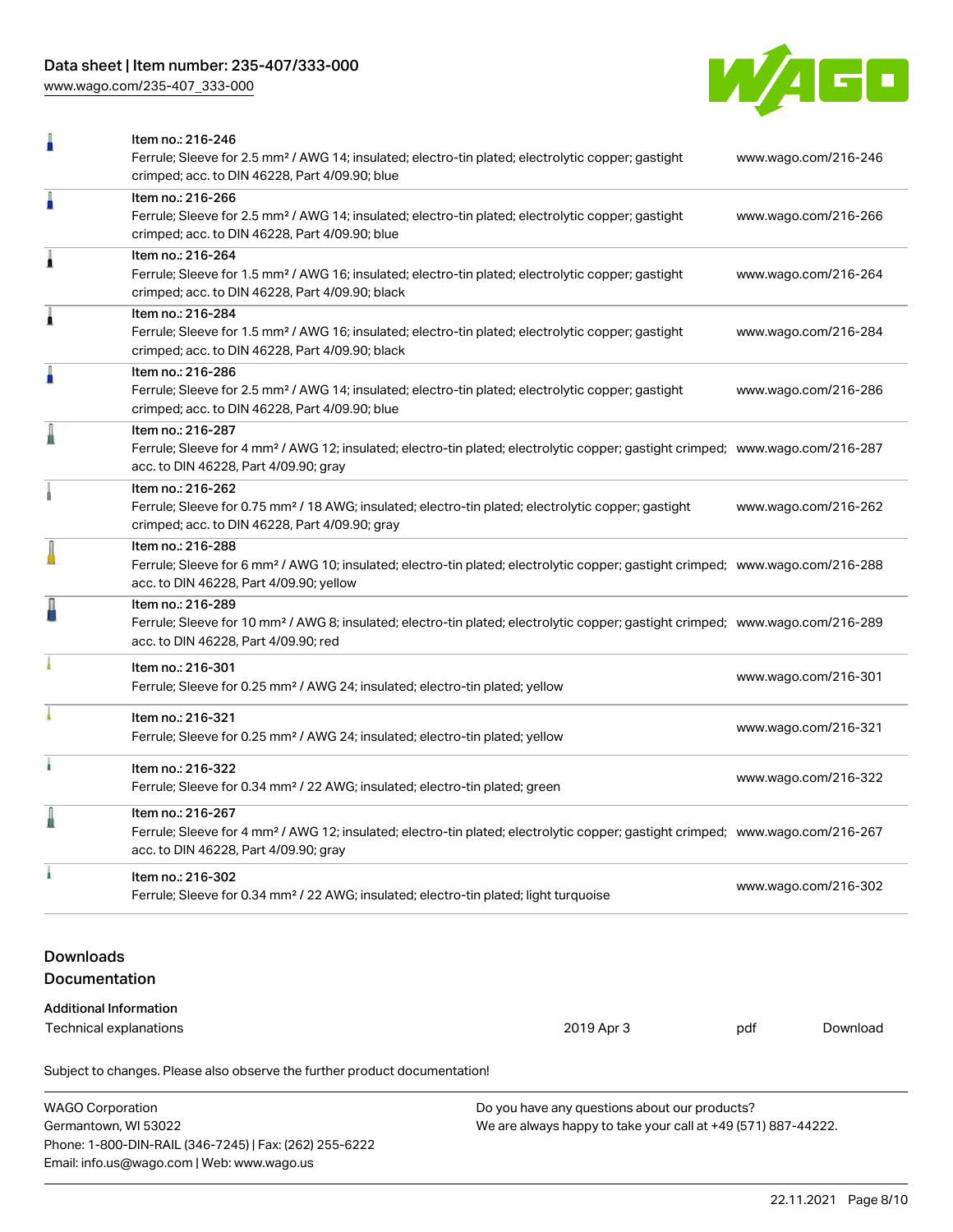

#### Installation Notes



Inserting a solid conductor via push-in termination.

#### Conductor removal



Removing a conductor via screwdriver (2.5 mm blade width).

Conductor termination

Subject to changes. Please also observe the further product documentation!

WAGO Corporation Germantown, WI 53022 Phone: 1-800-DIN-RAIL (346-7245) | Fax: (262) 255-6222 Email: info.us@wago.com | Web: www.wago.us